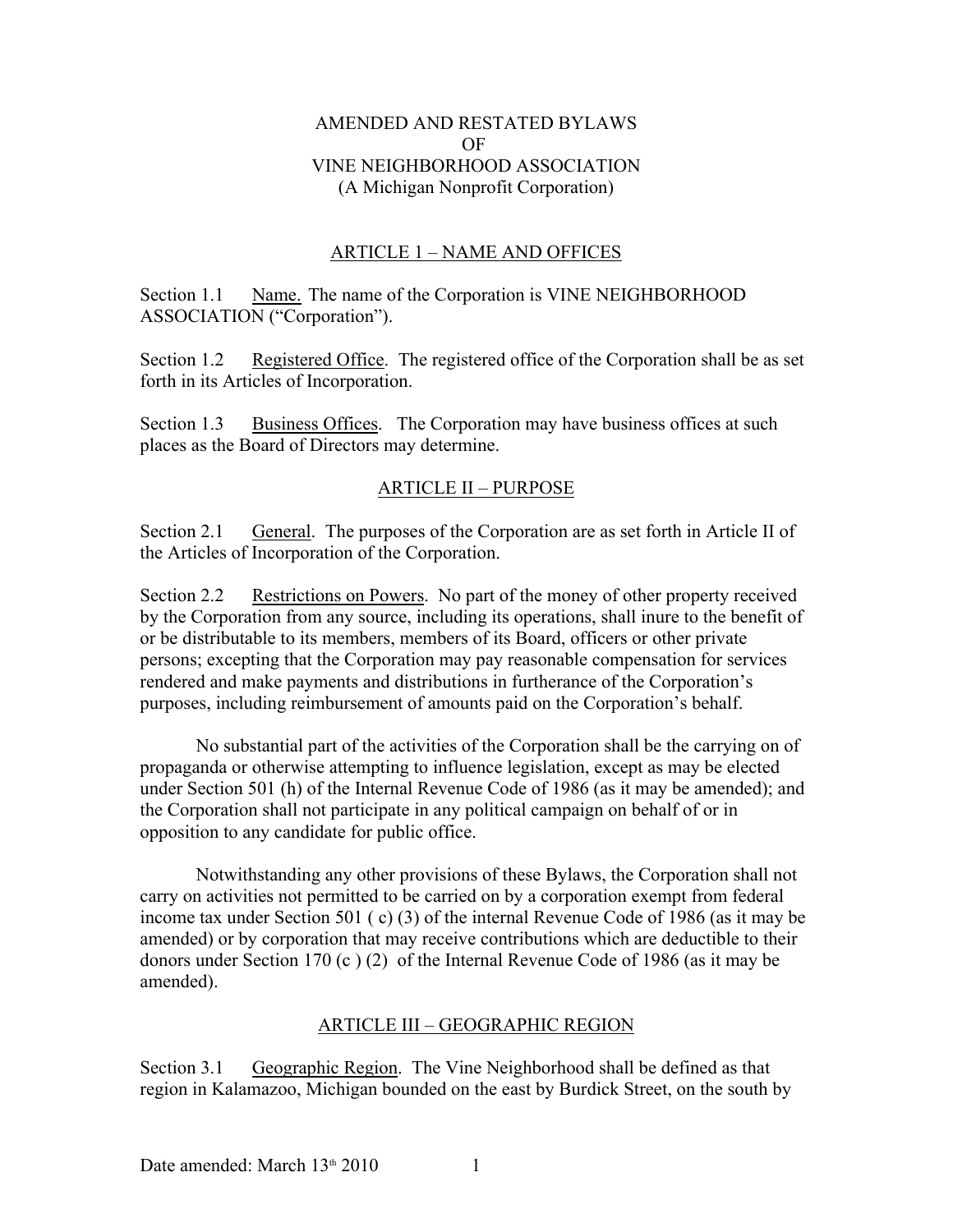Crosstown Parkway and Howard Street, on the west by Oakland Drive and on the north by Lovell Street. This shall include the properties which front the east side of Burdick Street and the north side of Lovell Street.

### ARTICLE IV – MEMBERS

Section 4.1 Eligibility. Any person is eligible for Membership in the Corporation if he or she is at least 18 years of age and is a resident (including tenants) or property owner in the Vine Neighborhood ( as defined above) or is employed by a business located in the Vine Neighborhood. A person who is eligible for Membership and who wished to become a Member must submit a completed application form, containing such information as the Board of Directors may approve, and pay such annual Membership dues (if any) established by the Board of Directors.

All Members shall have the same rights, responsibilities and privileges.

Section 4.2 Membership Dues. The Board of Directors may, from time to time, establish reasonable annual Membership dues to be paid by all Members. For purposes of dues payment, Members may be divided into classes, with Members in different classes paying a different amount of dues. No person shall be denied membership if such person is unable to pay the dues assessed.

Section 4.3 Members. Each Member shall be a Member for an initial term commencing on the date such person meets the requirements set forth in Section 4.1 above and continuing fur such period of time as may be established by the Board of Directors not to exceed two (2) years. If, during the term that a person is a Member, such person no longer meets the requirements for membership, this person shall remain as a member of the Corporation, with full rights, until the term of his membership expires.

Membership shall be renewed, if the Member, within six (6) months prior to the expiration of the term of his or her Membership, submits an application form to renew Membership established by these Bylaws including the payment of Member dues (if any). Members shall be entitled to vote on all matters which Members are entitled to vote upon in Michigan non-profit Corporations organized on a Membership basis. Each Member shall be entitled to cast one (1) vote.

Section 4.4 Place of Meeting. All meetings of the Members of the Corporation shall be held at such place in the City of Kalamazoo, Michigan, as may be determined from time to time by the Board of Directors, and, if possible, shall be in the Vine Neighborhood. The place of the meeting will be convenient for the Membership to attend.

Section 4.5 Annual Meeting of the Members. The annual meeting of the Members, for the purpose of electing the Directors to serve on the Board of Directors and for the transaction of other business that may come before the meeting, shall be held in April or May, on a weekday evening. The date, time and place for this meeting will be designated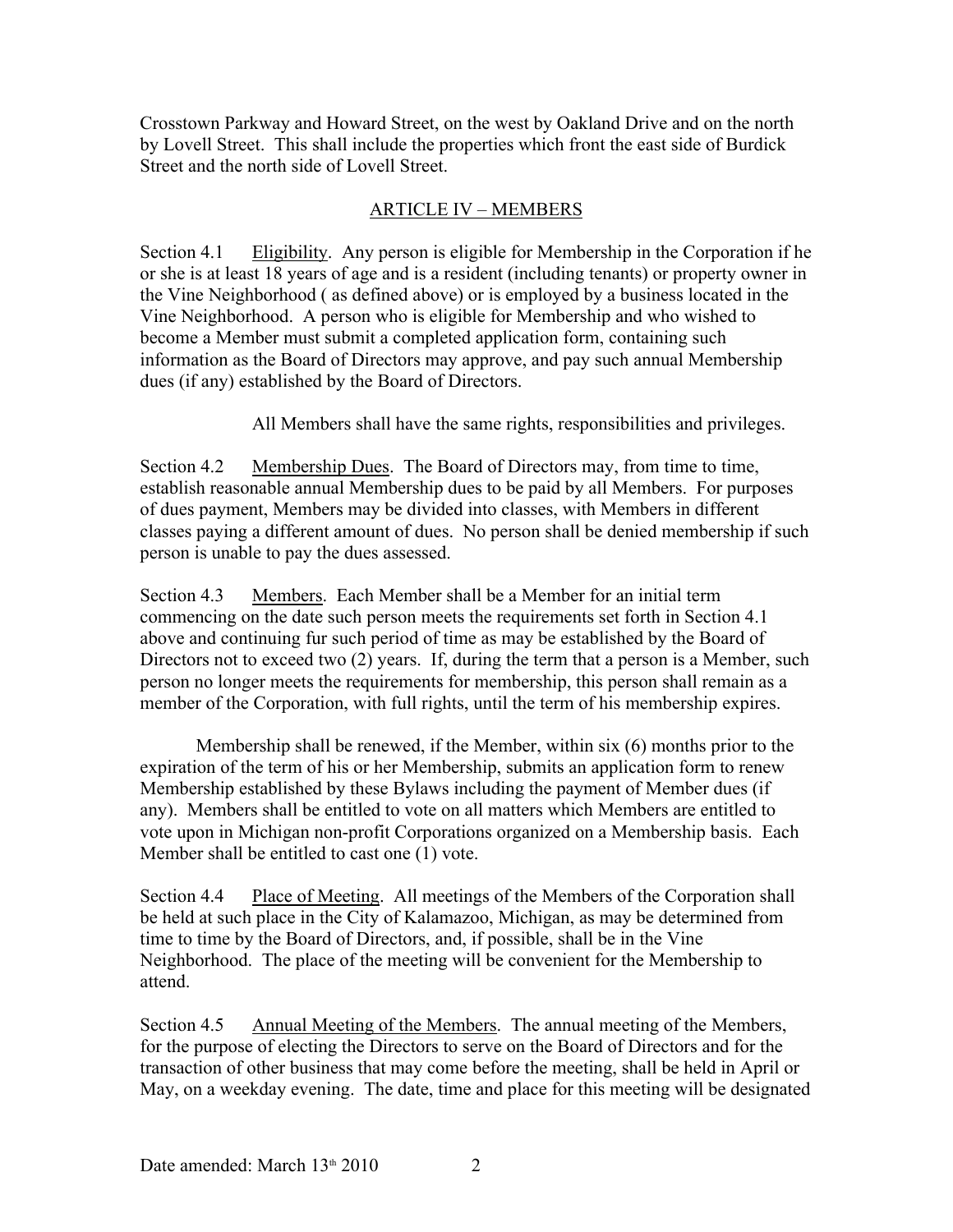by the Board of Directors. IF the annual meeting is not held on the date designated therefore, the board of Directors shall cause the meeting to be held as soon thereafter as convenient.

Section 4.6 Fall Meeting of Members. In addition to the annual meeting of Members described in Section 4.5, there shall also be a Membership meeting in the between September, October, or November of each year. The date, time and place shall be determined by the Board of Directors. The Board of Directors shall give proper notice of this meeting to the Members.

Section 4.7 Special Meeting of Members. A special meeting of members may be called at any time by the Chairperson of the Corporation or by at least five (5) Directors on the Board of Directors then in office, or by not less than ten percent (10%) of the Members entitled to vote at such special meeting. The method by which such meeting may be called is as follows: Upon receipt of a specification in writing setting forth the date and objects of such proposed special meeting, signed by the Chairperson, or by at least five (5) Directors of the Board of Directors then in office, or by Members as above provided, a person designated by the Board of Directors shall prepare, sign and mail the notices requisite to such meeting. Notice of the special meeting shall be given within the time required by Section 4.8 below.

Section 4.8 Notice of Meeting of Members. Except as otherwise provided in the Michigan Non-profit Corporation Act (the "Act"), written notice of the time, date, place and purpose of a meeting of Members shall be given not less than ten (10) nor more than sixty (60) days before the date of the meeting, either personally or by fist class mail, sent to the last known address of each Member of record entitled to vote at the meeting. IF a purpose of a meeting of Members is to vote upon an amendment to the Corporation's Articles of Incorporation, then the notice of the meeting shall be sent at least twenty (20) days before the date of the meeting to the last known address of each Member and shall state the time, place and object of the meeting and shall also set forth the proposed amendment or a summary of the changes to be affect thereby. Notice of a special meeting shall state by whom such meeting was called.

When a meeting is adjourned, a notice of the time and place of the adjourned meeting shall be given to each Member of record on the new record date entitled to vote at the meeting.

Section 4.9 List of Members Entitled to Vote. The Chairperson of the Membership Committee (or if t here is no such position, then the Secretary) shall make and certify a complete list of Members entitled to vote at a Members' meeting and shall have this available at a Members' meeting or any adjournment thereof. The list shall

- (a) Be arranged alphabetically, with the address of each Member.
- (b) Be produced at the time and place of the meeting.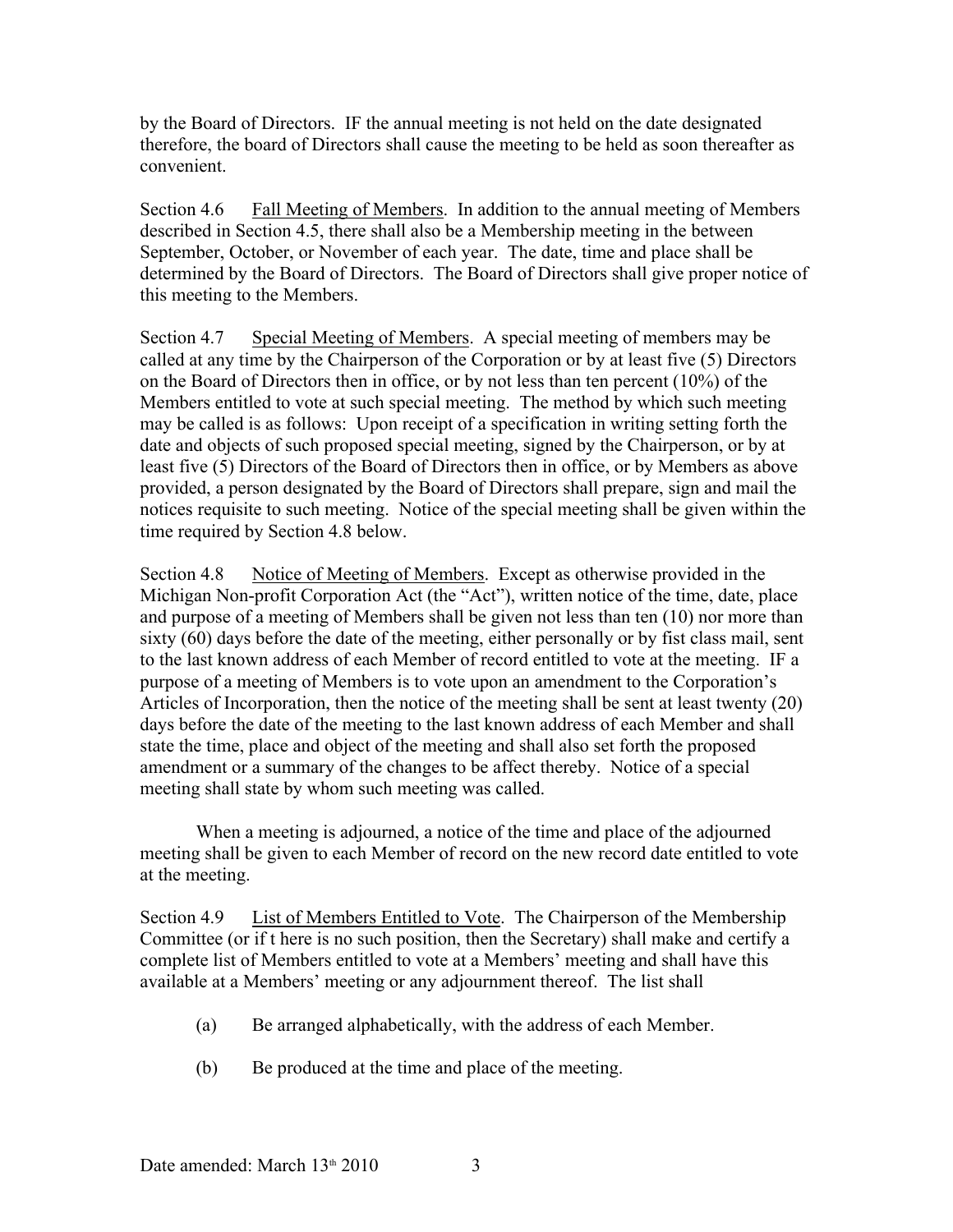- (c) Be subject to inspection by any Member during the whole time of the meeting.
- (d) Be prima facie evidence as to who are the Members entitled to examine the list or to vote at the meeting.

Section 4.10 Organization and Conduct of Meetings. Each meeting of the Members shall be presided over by the Chairperson of the Corporation, or in the case of his/her absence, by the Vice-Chair (in the absence of both the Chairperson and Vice-Chair, the Secretary or in his/her absence, the Treasurer shall preside). The role of the Secretary shall be filled by the Secretary of the Board, or by his/her assistant, or in the absence of both, by a person appointed by the Chairperson. The person presiding over the meeting may choose to conduct the meeting by Robert's Rules of Order, or by a less formal procedure. The agenda for the meeting will be established by the Chairperson or his/her designee. No matters may be voted on at the meeting unless described in the notice for the meeting.

Section 4.11 Quorum of Members. At a meeting of Members, the presence of five (5) voting Members or the presence of ten percent (10%) of the average number of Members who attended the two preceding annual meetings of Members (whichever is greater) shall constitute a quorum for the transaction of business.

Section 4.12 Vote of Members. Each Member is entitled to one (1) vote on each matter submitted to a vote at a meeting of the Members. Members who are physically handicapped or incapacitated may vote by proxy at a meeting; all other Members must vote in person at the meeting. A Member wishing to vote by proxy shall obtain an official proxy form from the Corporation prior to the election. Before a meeting of Members commences, the person holding the proxy shall notify the Chairperson of the Corporation that he/she will be voting as proxy for a certain member. A copy of the proxy form shall be delivered to the Chairperson of the Membership Committee before any voting occurs.

When an action, other than the election of Directors, is to be taken by vote of the Members, it shall be authorized by a majority of the votes cast by Members entitled to vote thereon, unless a greater percentage is required by the Article of Incorporation or by law. Directors shall be elected by a plurality of the votes cast at an election.

Section 4.13 Record Date for Determination of Members. For the purpose of determining Members entitled to notice of and to vote at a meeting of Members or an adjournment thereof, or to express consent or to dissent from a proposal without a meeting, or for the purpose of determining Members entitled to allotment of a right, or for the purpose of any other action, the Board of Directors may fix, in advance, a date as the record date for any such determination of Members. The date shall not be more than sixty (60) nor less than ten (10) days before the date of the meeting, nor more than sixty (60) days before any other action. If a record date is not fixed (a) the record date for determination of Members entitled to notice of or to vote at a meeting of Members shall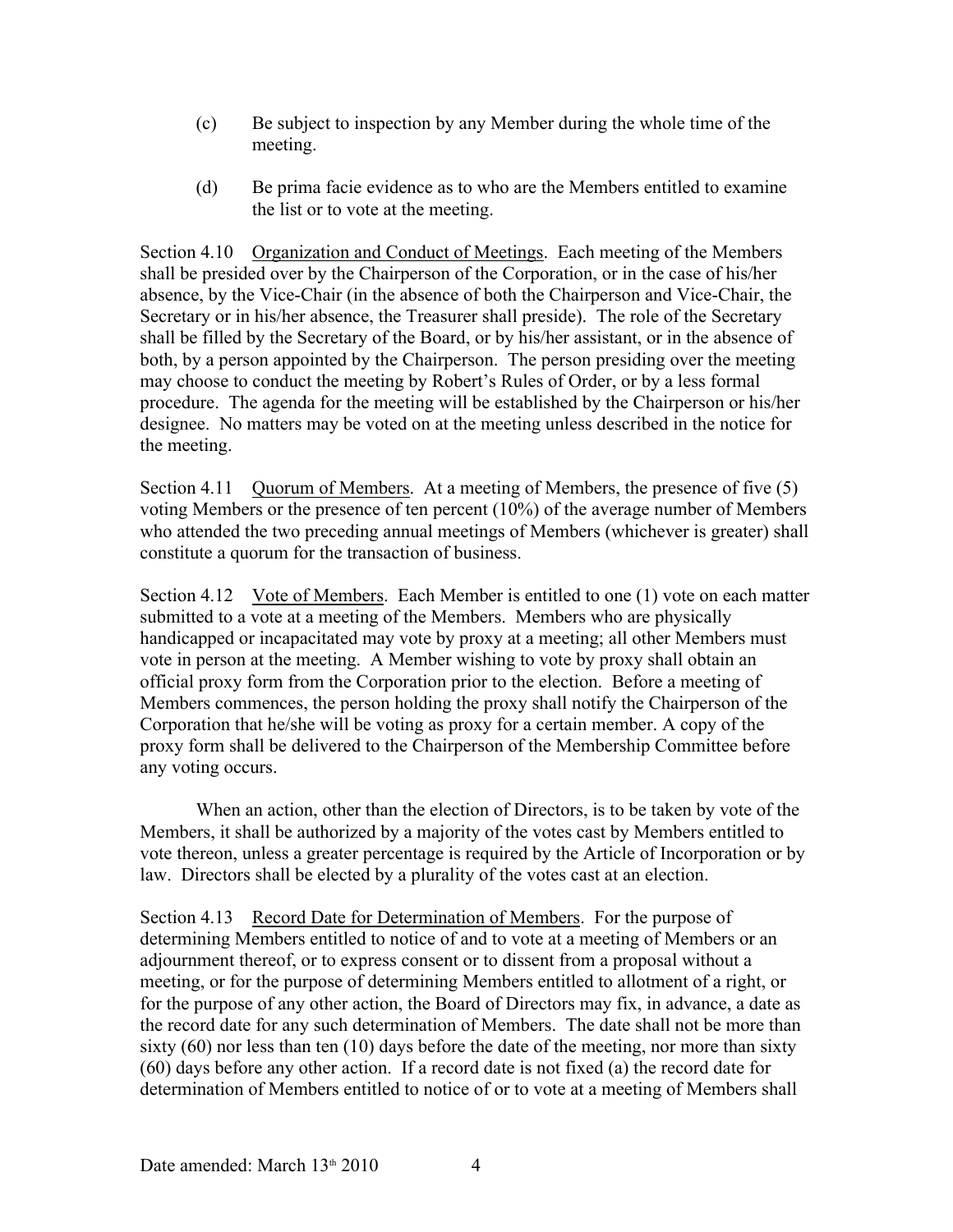be the close of business on the day next preceding the day on which notice is given, or if no notice is given, the day next preceding the day on which notice is given, or if no notice is given, the day next preceding the day on which the meeting is held, and (b) the record date for determining Members for any purpose other than that specified in subdivision (a) shall be the close of business on the day on which the resolution of the Board relating thereto is adopted. When a determination of Members of record entitled to notice of or to vote at a meeting of Members has been made as provided in this Section, the determination applies to any adjournment of the meeting, unless the Board of Directors fixes a new record date under this Section for the adjourned meeting.

Section 4.14 Resignation. Any Member desiring to resign shall submit a written resignation to the Board of Directors, which shall accept such resignation.

## ARTICLE V – BOARD OF DIRECTORS

Section 5.1 Functions. Except as specifically provided in the Corporation's Articles of Incorporation or these Bylaws, all rights, powers, duties, and responsibilities relative to the management and control of the Corporation's property, activities and affairs are vested in the Board of Directors. In addition to the power and authority expressly conferred upon it by these Bylaws and the Articles of Corporation which is not by law or by the Articles of Incorporation or by these Bylaws required to be taken by some other party. These powers exist in the Directors acting as a group and not in individual members, except as such powers may be lawfully delegated by the Board.

Section 5.2 Number, Selection and Term. The Board shall consist of not more than thirteen (13) Directors. Nine (9) ("At Large Directors") shall be elected by the Members to a term of three (3) years, and the terms shall be staggered so that one-third (1/3) shall expire each year at the time of the annual meeting of the Members. Up to four (4) additional Directors ("Special Directors") may be elected by vote of the Board of Directors to a term which shall expire each year at the time of the annual meeting of the Members. A Special Director may not be elected as the Chairperson or Vice-Chairperson of the Corporation. In all other respects, that At Large Directors and Special Directors shall be equal and enjoy the same rights and privileges, except as specifically set forth in these Bylaws.

The At Large Directors shall be elected by the Members at the annual meeting of Members. Each eligible voting member may vote for as many nominees as there are positions to be filled and the nominees receiving the greatest number of votes shall be deemed elected as Directors. If there is a tie between two (2) or more nominees for the last position, then a new vote shall be taken between these nominees.

Section 5.3 Nomination of Directors. A nominating committee of two (2) members of the Board and one (1) other member of the Corporation shall be named by the Board (composed of the previous year's elected Board Directors will meet) within sixty (60) days prior to the annual meeting of Members. The committee shall seek out and nominate persons who are willing to actively serve as At Large Directors and who are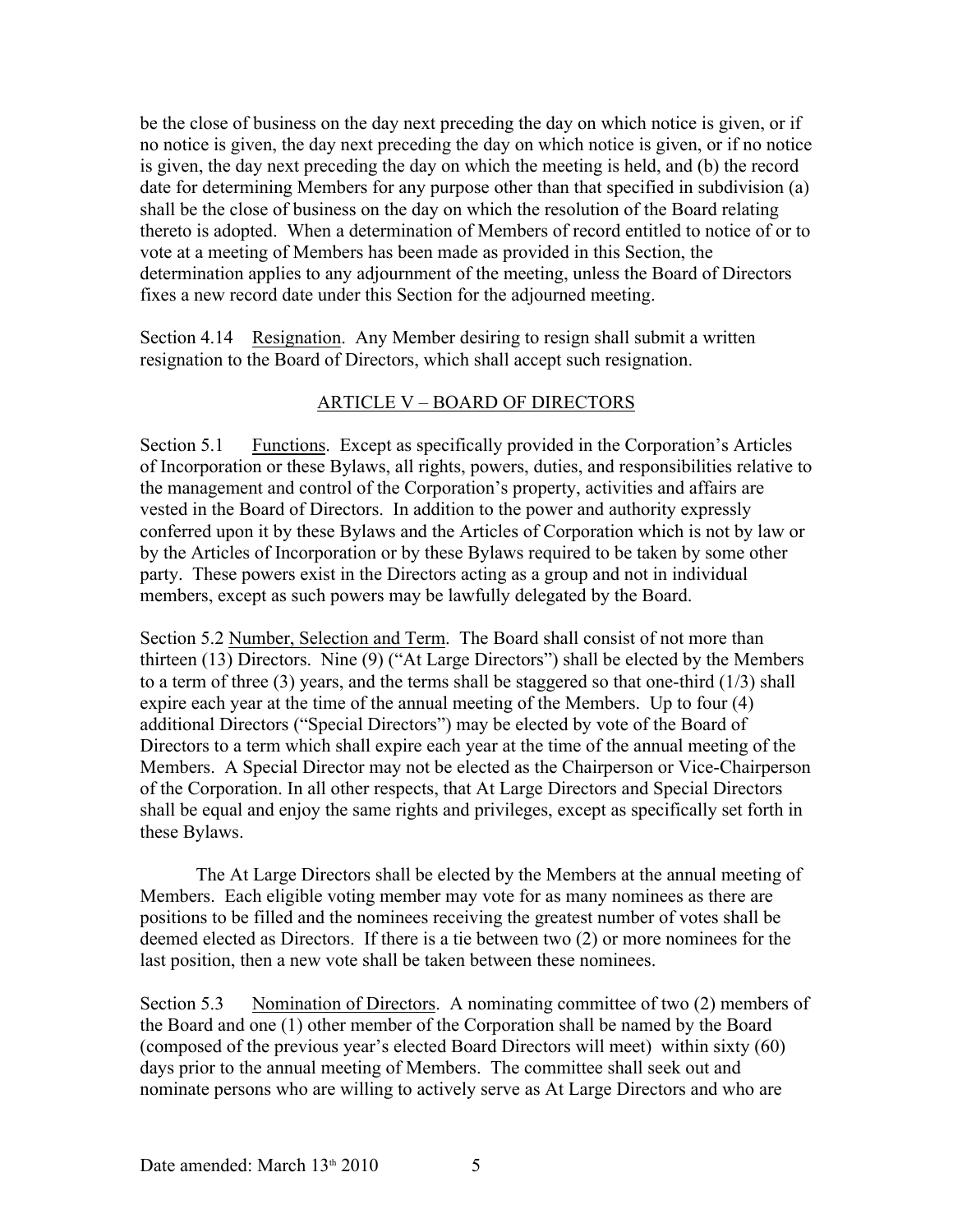representative of the Membership of the Corporation. All nominees for At Large Directors must be eligible voting members of the Corporation.

Anyone may be elected as a Special Director, regardless of whether such person lives or works in the Vine Neighborhood. Persons selected as a Special Director shall have skills, talents or training, which the Board believes, are lacking on the Board or which the Board believes will be helpful in resolving issues which it will face.

A nomination for a Special Director may be made by any Director submitting the nomination to the Executive Committee, together with any biographical information which the Executive Committee may require. The Executive Committee shall initially consider the nomination and make a recommendation to the full Board concerning whether the nominee should be elected as a Special Director.

The election of a person as a Special Director shall be made by the vote of the Board of Directors.

Section 5.4 Meetings. The Board of Directors shall meet ten times per fiscal year. The Board of Directors may set the date, time and place for monthly meetings of the Board. All meetings shall be open to the public; however, upon a vote of two-thirds (2/3) of the Directors present, the Board may conduct business in private and exclude non-Directors.

Unless otherwise agreed by the Board of Directors, the annual meeting of the Board of Directors of the Corporation shall be held at the same place as and immediately following the annual meeting of Members in each year.

Special meetings of the Board of Directors may be called by the Secretary of the Corporation upon the request of the Chairperson or three (3) of the Directors.

Meetings of the Board of Directors may be held at any place or places that are convenient to the Directors, however, Directors shall use their best efforts to schedule meetings at locations in the Vine Neighborhood.

Section 5.5 Notice of Meetings. The annual meeting of the Board of Directors shall be held without other notice than this By-Law. Dates for regular monthly meetings may be set in advance by the Board of Directors for a time and place each month that is agreeable to the Directors. Notice of regular meetings and agendas for such meetings shall, if possible, be given to all Directors at least twenty-four (24) hours before the meeting. Special meetings of the Board of Directors shall be held pursuant to notice of the time, place and purpose thereof either delivered personally or sent by telephone or telecopy or electronic transmission to each Director not less than twenty-four (24) hours prior to the meeting and if by telephone or telecopy, confirmed in writing before or after the meeting. Notice may also be sent by first class mail to a Director at least three (3) days before the day on which the meeting is to be held. Notwithstanding the foregoing, no notice need be given to any person who submits a signed waiver of notice before or after a meeting, or who attends a meeting without protesting any lack of notice.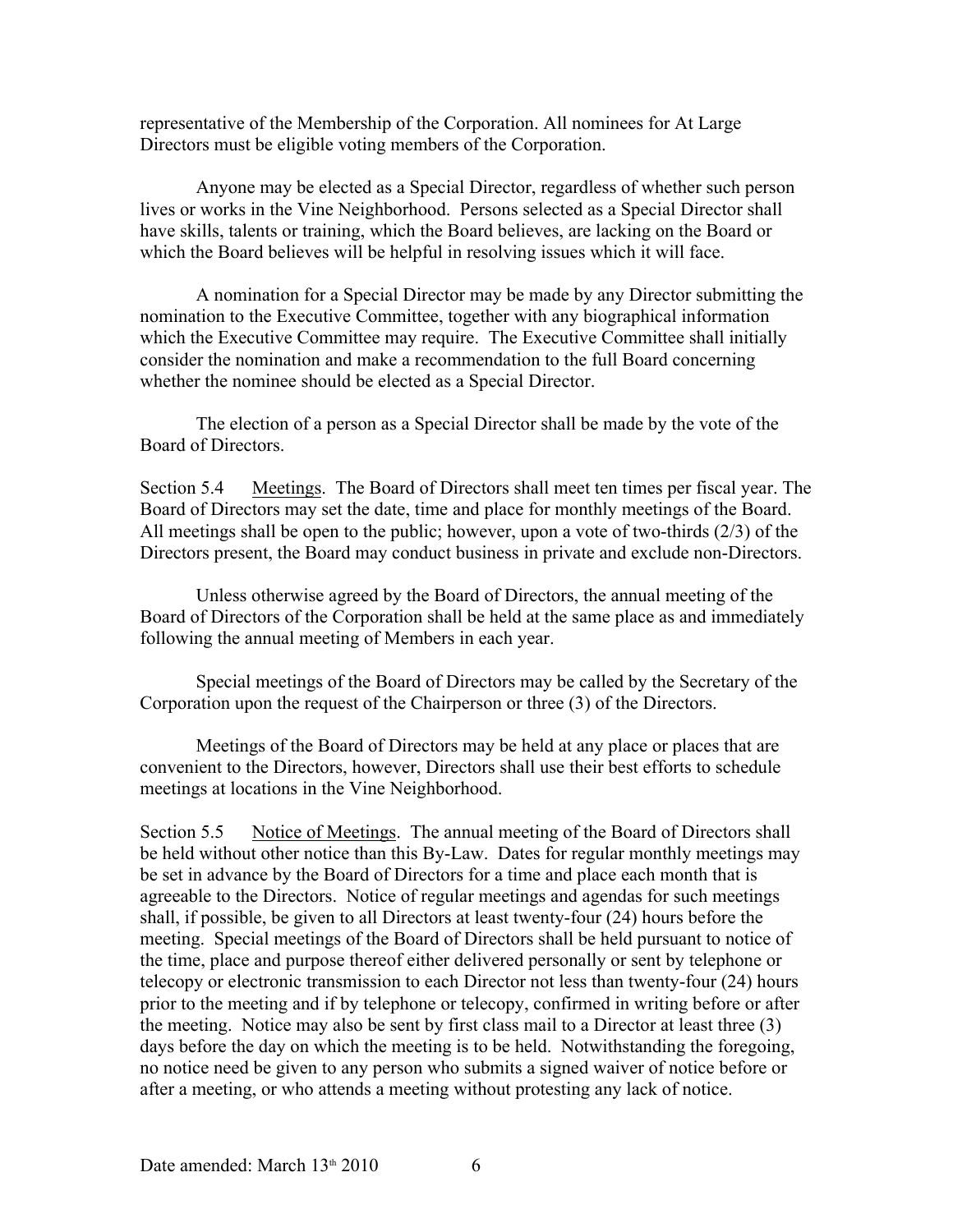Section 5.6 Organization and Conduct. The Chairperson or, in his/her absence, the Vice-Chairperson shall preside over each meeting of the Board (in the absence of both the Chairperson and Vice-Chairperson, the Secretary, or in his/her absence, the Treasurer shall preside.) The meetings may be conducted either formally by Robert's Rules of Order, or informally, at the discretion of the presiding officer. The Secretary (or in his/her absence, a Director appointed by the presiding officer) shall record the minutes of the meetings.

Section 5.7 Attendance at Board Meetings. If a Director misses any three (3) consecutive regularly-scheduled meetings or a total of four (4) meetings in a twelve (12) month period, such Director may be removed by the affirmative vote of a majority of the Members present at a meeting of the Board held immediately after the third consecutive absence or fourth absence in a twelve month period.

Section 5.8 Resignation. A director may resign by giving written notice to the Chairperson or Secretary of the Corporation which notice shall immediately forwarded to the Board of Directors. Unless otherwise specified in the resignation, the resignation shall take effect upon receipt by the Chairperson or Secretary, and acceptance of the resignation shall not be necessary to make it effective.

Section 5.9 Removal. Any Director may be removed at any time, for cause, by vote of three-fourths (3/4) of all Directors entitled to vote at a meeting of Directors, provided notice for this meeting is given within five (5) days of such meeting.

Section 5.10 Vacancies. An opening in the position of an At Large Director resulting from a vacancy or an increase in the number of Directors shall be filled either by the affirmative vote of a majority of the Members present at a meeting at which a quorum is present, or be the affirmative vote of a majority of the remaining Directors, though less than a quorum. A person elected by the Members to fill a vacancy in an At Large Director position shall serve for the unexpired portion of the term of the Director who is being replaced. A person elected by the Directors to fill a vacancy in an At Large Director position shall serve until the next annual meeting of the Members. A Director elected by the Members because of an increase in the number of Directors shall serve for an initial term that is approved by the Members, not to exceed three (3) years. If an At Large Director position is filled by the vote of the Directors, because of an increase in the size of the Board, the person so elected shall serve only until the next election of Directors by the Members.

If because of death, resignation or other cause, the Corporation has no Directors in office, and Officer, a Member, an executor, administrator, trustee or guardian of a Member, or other fiduciary entrusted with like responsibility for the person or estate of a Member, may call a special meeting of Members in accordance with the Articles of Incorporation or these Bylaws.

An opening in the position of a Special Directors is not required to be filled, unless authorized by the Board. If the position is to be filled a replacement Special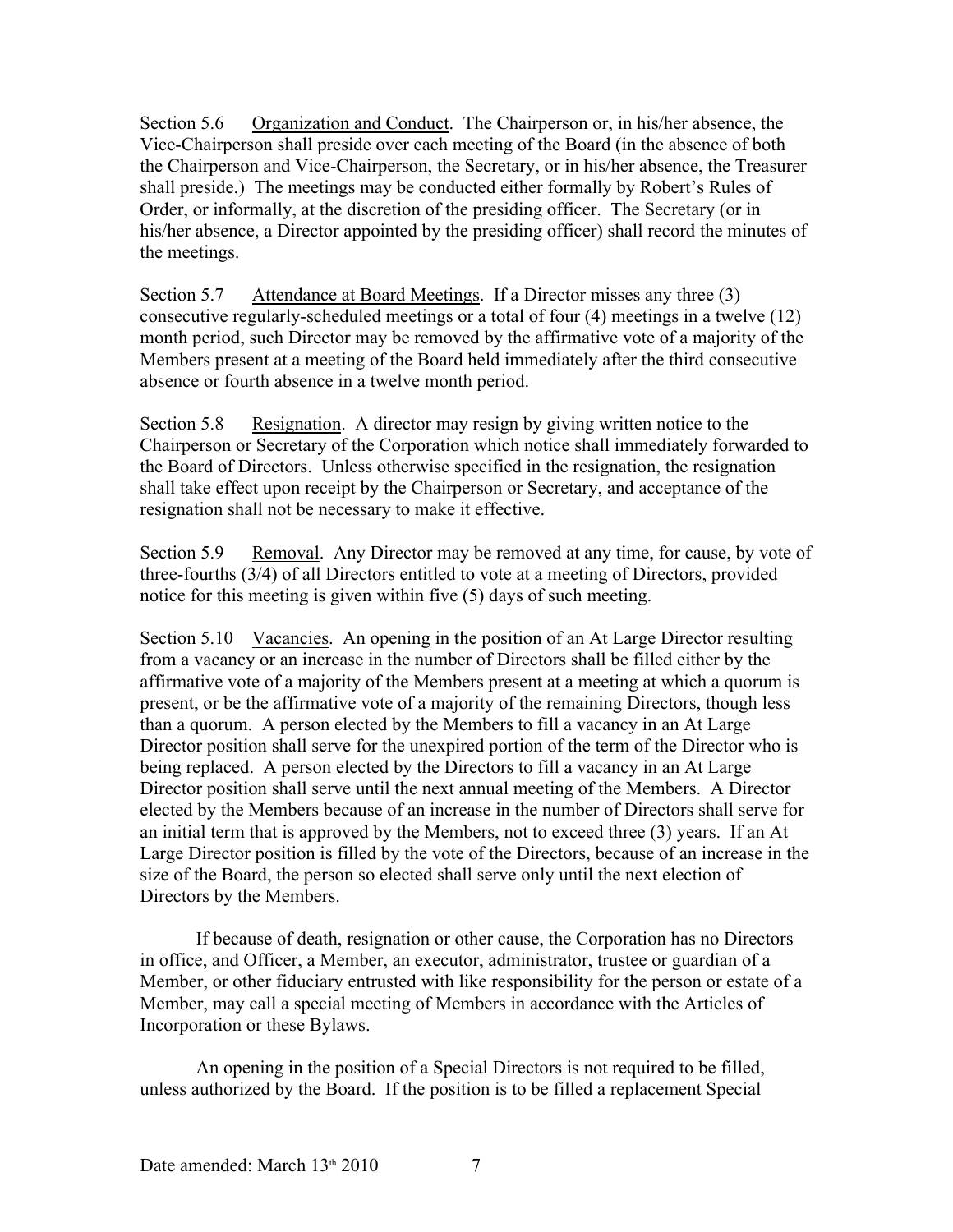Director shall be elected by the vote of the Board and shall serve unit the next annual meeting of the Members.

Section 5.11 Quorum. The presence of a majority of the total number of Directors then in office shall constitute a quorum for the transaction of business. In the absence of a quorum, a majority of the Directors present may reschedule the meeting for a date certain. Notice of the rescheduled meeting shall be given pursuant to the terms of these Bylaws.

Section 5.12 Voting. The vote of a majority of the Directors present at a meeting at which a quorum is present shall be the act of the Board of Directors unless a greater vote is required by law, by the Articles of Incorporation or by these Bylaws. Each Director present shall have one vote. The person presiding at the meeting shall not vote unless there is a tied vote.

Section 5.13 Action by Unanimous Consent. Any action required to be taken at a meeting of the Board of Directors may be taken without a meeting if a consent in writing setting forth the actions so taken shall be signed by all the Directors.

Section 5.14 Executive Director. The Directors shall have the right to select, hire and fire an Executive Director for the Corporation and such other employees and agents who shall be responsible for the Corporation's day-to-day operations. The Directors shall also specify the duties and responsibilities of the Executive Directors and shall determine the salary of the Executive Director and other employees. The Directors may delegate to the Executive Director the right to hire subordinate employees and agents.

### ARTICLE VI – OFFICERS

Section 6.1 Officers. The officers of the Corporation shall consist of a Chairperson, a Vice-Chairperson, a Treasurer, and a Secretary. The Board of Directors shall elect the officers at the annual meeting of the Board, or as soon thereafter as is possible. Only Directors shall serve as officers. The Board may, at any time, appoint such additional or assistant officers as it may deem appropriate. Any two (2) or more offices, except that of Chairperson and Secretary, may be held by the same person.

In addition to the powers and duties of the Officers of the Corporation as set forth in these Bylaws, the Officers shall have such authority and shall perform such duties as from time to time may be determined by the Board of Directors. No Officer shall execute, acknowledge or verify any instrument in more than one capacity in the instrument is required by law or the Articles of Incorporation or these Bylaws to be executed, acknowledged or verified by two (2) or more Officers.

Each Officer shall be elected for a term of one (1) year or until his/her resignation or removal.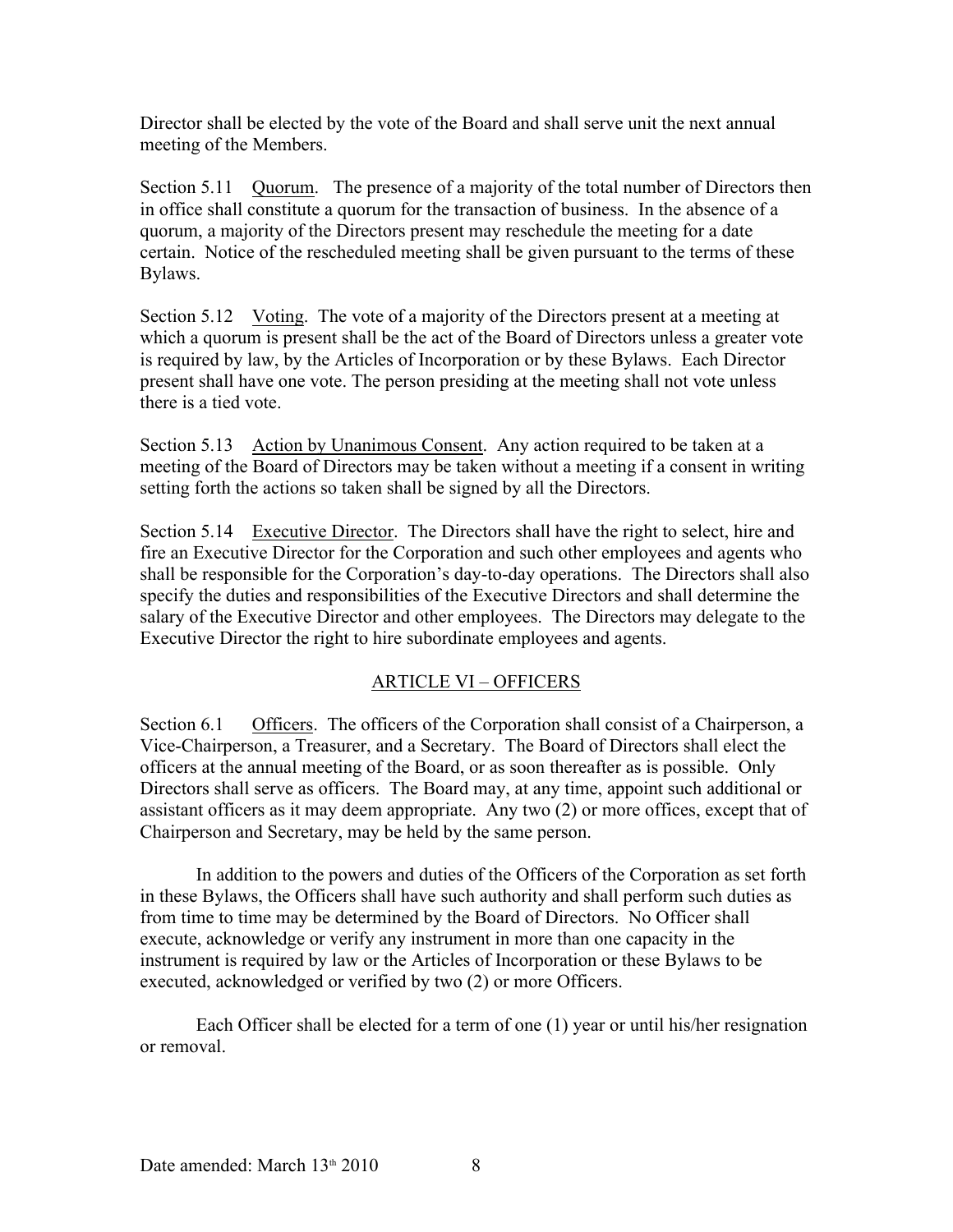Section 6.2 Chairperson. The Chairperson shall preside at all meetings of the Board of Directors. The Chairperson shall perform such other duties and functions as shall be assigned to him or her from time to time by the Board of Directors. The Chairperson shall be a member of the Corporation. The Chairperson shall, unless otherwise provided by resolution of the Board of Directors, possess the power and authority to sign all certificates, contracts, instruments, papers and documents that are necessary for the operation of the Corporation in the name of and on behalf of the Corporation.

Section 6.3 Vice-Chairperson. The Vice-Chairperson shall have such powers and perform such duties as shall from time to time by assigned by these Bylaws or by the Board of Directors. The Vice Chairperson shall be a member of the Corporation. In the event the Chairperson is absent or unavailable, then the Vice-Chairperson shall perform the duties and exercise the powers of the Chairperson.

Section 6.4 Secretary. The Secretary shall keep the minutes of all meetings of the Board of Directors in books provided for that purpose. The Secretary shall have charge of such books and papers as the Board of Directors shall direct, all of which shall at all reasonable times be open to the examination of any Director, and in general perform all the duties incident to the office of Secretary, subject to the control of the Board of Directors.

Section 6.5 Treasurer. The Treasurer shall have custody of all the funds and securities of the Corporation, and to the extent approved by the Board of Directors pursuant to Section 10.4 of these Bylaws, the Treasurer may endorse checks, notes and other obligations for collection on behalf of the Corporation and shall deposit the same to the credit of the Corporation in such bank or banks or depository or depositories as the Board of Directors may designate; sign all receipts and vouchers for payments made to the Corporation; enter or cause to be entered regularly in the books of the Corporation kept for that purpose, full and accurate accounts of all monies received and paid on account of the Corporation, and whenever required by the Board of Directors shall render statements of such accounts; shall, at all reasonable times, exhibit the books and accounts to any Director of the Corporation; sign and file all tax and other financial reports and returns required to be filed by the Corporation or delegate these duties to the Corporation's certified public accountant, and shall perform all acts incident to the position of Treasurer, subject to the control of the Board of Directors.

Section 6.6 Giving of Bond by Officers. All Officers of the Corporation, if required to do so by the Board of Directors, shall furnish bonds to the Corporation for the faithful performance of their duties, in such penalties and with such conditions and security as the Board shall require. The Corporation shall assume the cost of providing any bond required hereunder.

Section 6.7 Compensation of Officers. No Officer of the Corporation shall be compensated for the performance of services for the Corporation, but may by resolution of the Board of Directors, be reimbursed for expenses incurred on behalf of the Corporation.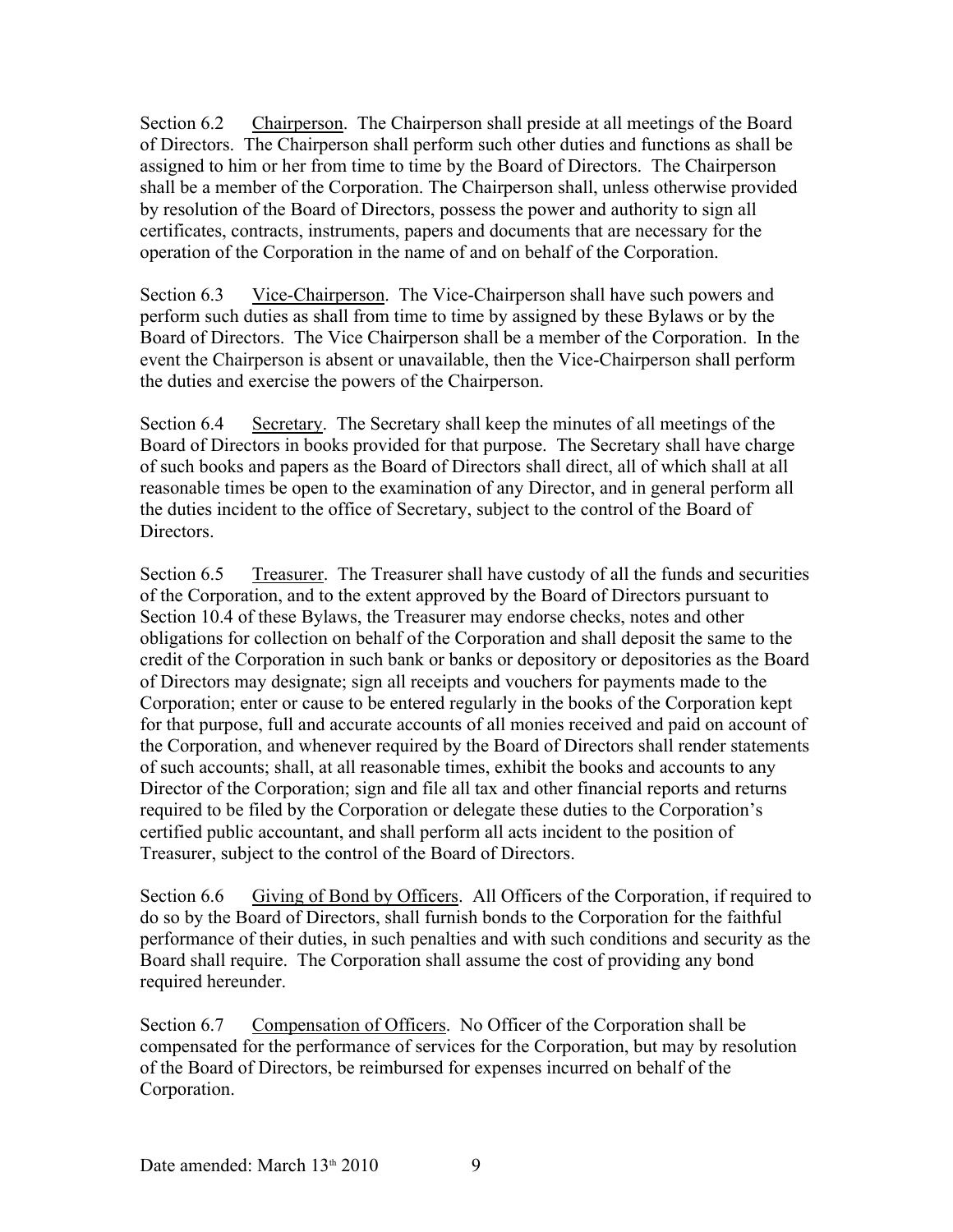Section 6.8 Resignations. Any Officer may resign at any time by giving written notice to the Board of Directors or to the Chairperson of the Corporation. Any such resignation shall take effect at the time specified therein; and, unless otherwise specified therein, the acceptance of such resignation shall not be necessary to make it effective.

Section 6.9 Removal. Any of the Officers designated in Section 6.1 of this Article VI may be removed by the Board of Directors, whenever in its judgment the best interests of the Corporation will be served thereby, by the vote of two-thirds (2/3) of the total number of Directors.

### ARTICLE VII – COMMITTEES

Section 7.1 Executive Committee. Except as otherwise provided in these Bylaws, and as restricted by law, the Board of Directors may delegate its powers to manage, direct and control the operational affairs of the Corporation to the Executive Committee. Unless the Board has given prior approval, all actions of the Executive Committee shall be subject to the approval of the Directors at the following meeting of the Board. The Executive Committee shall not exercise any powers which, by law, may only be exercised by the full Board of Directors.

- (a) Members. The Executive Committee shall consist of the officers of the Corporation and such other Directors as may be selected by the Board of Directors. Each Member of the Executive Committee shall serve for a term of one (1) year or until his or her resignation or removal.
- (b) Meetings. The Executive Committee shall meet as needed. The Chairperson shall serve as the presiding officer. Reasonable notice of the time and place of meetings shall be given by the Chairperson of Secretary. A majority of the committee must be present ot constitute a quorum.

Section 7.2 Nominating Committee. The Board of Directors shall appoint a Nominating Committee as described in Section 5.3 above.

Section 7.3 Additional Committees. The Board of Directors may, from time to time, create additional committees (in addition to the Executive and Nominating Committees) whose powers, in terms of office, and rules of procedure shall be determined by the Board. The Board shall approve the Chairperson of each committee, who may select committee members subject to Board of Director review. Membership on committees need not be confined to those who are Directors or Members of The Corporation. Any Member may be removed from a committee at any time (with or without cause) by a vote of the Board of Directors.

Any committee may be abolished at any time by a vote of the Board of Directors.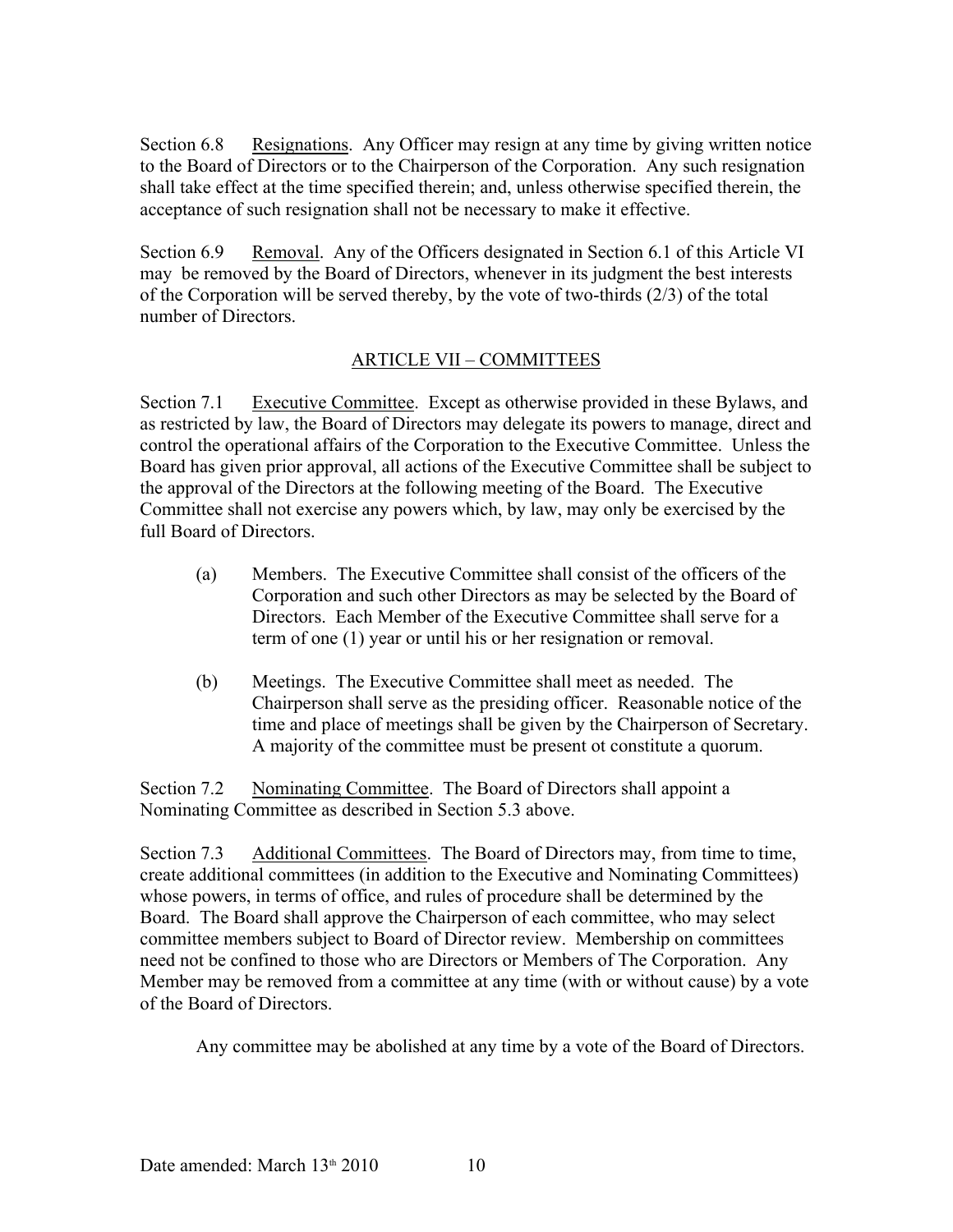#### ARTICLE VIII – INDEMNIFICATION OF OFFICERS, DIRECTORS, EMPLOYEES AND AGENTS

Section 8.1 Indemnification of Directors and Officers: Claims By Third Parties. The Corporation may, in the complete discretion of the Board of Directors, indemnify in full or in part any person who was or is a party or is threatened to be made a party to any threatened, pending or completed action, suit or proceeding, whether civil, criminal, administrative or investigative (other than an action by or in the right of the Corporation) by reason of the fact that he or she is or was a Director, Officer, employee or agent of the Corporation or is or was serving at the request of the Corporation as a trustee, director, Officer, employee, or agent of another Corporation, business Corporation, partnership, joint venture, trust or other enterprise, against expenses (including attorneys' fees), judgments, fines and amounts paid in settlement actually and reasonably incurred by him or her in connection with such action, suit or proceeding if he or she acted in good faith and in a manner he or she reasonable believed to be in or not opposed to the best interests of the Corporation and, with respect to any criminal action or proceeding, had no reasonable cause to believe his or her conduct was unlawful. The termination of any action, suit or proceeding by judgment, order, settlement, conviction, or upon a plea of nolo contendere or its equivalent, shall not of itself create a presumption that the person did not act in good faith and in a manner which he or she reasonable believed to be in or not opposed to the best interests of the Corporation and, with respect to any criminal action or proceeding, had reasonable cause to believe that the conduct was unlawful.

Section 8.2 Actions by or in Right of the Corporation. The Corporation may, in the complete discretion of the Board of Directors, indemnify in full or in part any person who was or is a party or is threatened to be made a party to any threatened, pending or completed action or suit by or in the right of the Corporation to procure a judgment in its favor by reason of the fact that he or she is or was a Director, Officer, employee or agent of the Corporation or is or was serving at the request of the Corporation, business Corporation, partnership, joint venture, trust or other enterprise, against expenses (including attorneys' fees) actually and reasonable incurred by him or her in connection with the defense or settlement of such action or suit if he or she acted in good faith and in a manner he or she reasonably believed to be in or not opposed to the best interests of the Corporation.

Section 8.3 Expenses. To the extent that a Director, Officer, employee or agent of the Corporation has been successful on the merits or otherwise in defense of any action, suit or proceeding referred to in Sections 8.1 and 8.2 of this Article or in defense of any claim, issue or matter therein, the Corporation may, in the complete discretion of the Board of Directors, indemnify such person against expenses (including attorneys' fees) actually and reasonably incurred by him or her in connection therewith.

Section 8.4 Determination of Indemnification. As a condition precedent to any indemnification under Sections 8.1 and 8.2 of this Article the Board of Directors shall just make a determination that indemnification of the Director, Officer, employee or agent is proper in the circumstances because he or she has met the applicable standard of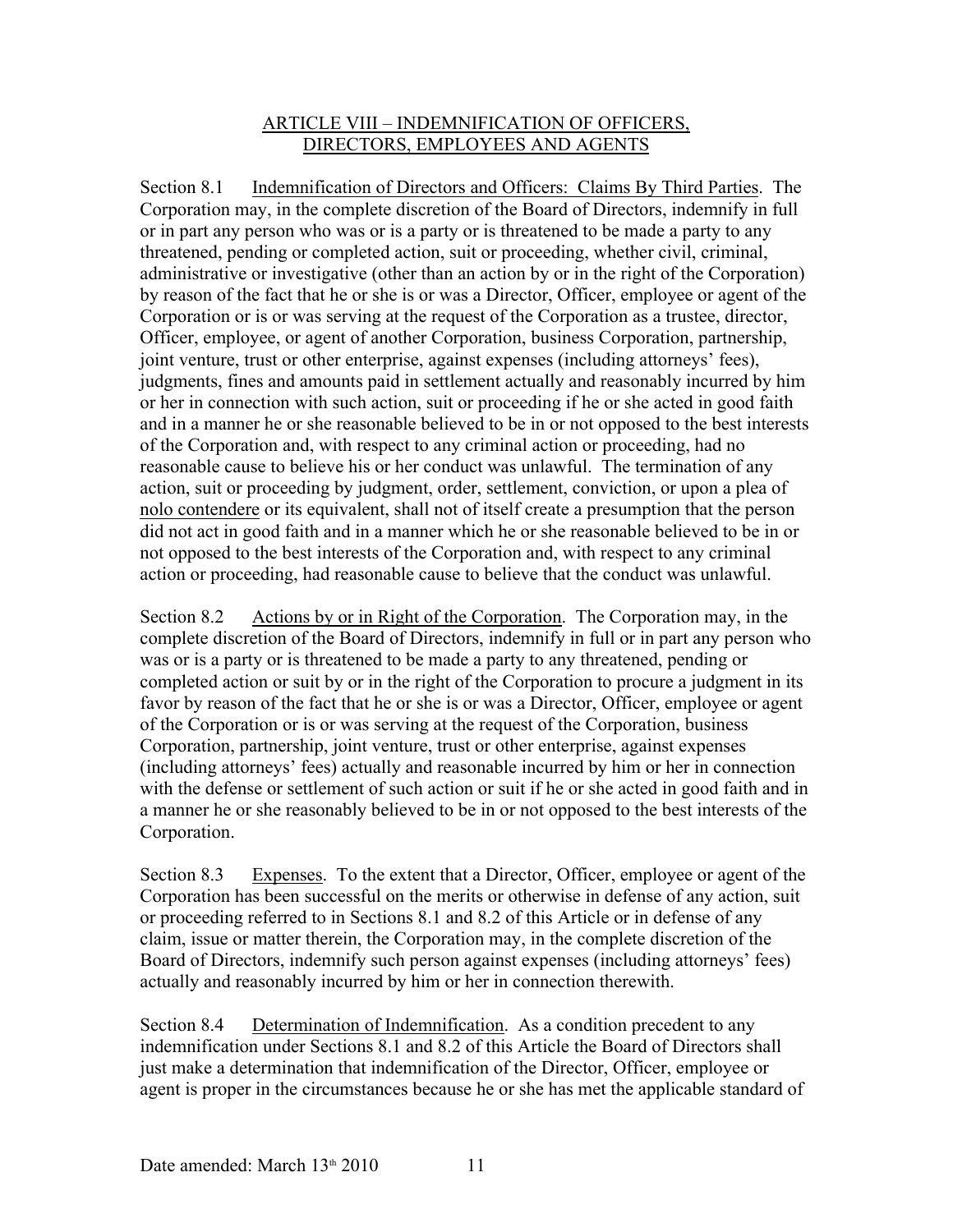conduct set forth in Sections 8.1 and 8.2. Such determination shall be made (i) by the Board of Directors by a majority vote of a quorum (as defined in Section 4.11 of these Bylaws) consisting of Directors who were not parties to such action, suit or proceeding or (ii) if such quorum is not obtainable, or, even if obtainable, a quorum of disinterested Directors so directs, by independent legal counsel in a written opinion. If a determination is made that the person seeking indemnification has met the applicable standard of conduct described in Sections 8.1 and 8.2, then the Board of Directors shall decide the amount the Corporation shall pay for indemnification. If the Corporation's Board of Directors determines that a person seeking indemnification shall be indemnified under Section 8.1 or 8.2 for a portion of his or her expenses, including attorneys' fees, judgments, penalties, fines and mounts paid in settlement, but not for the total amount thereof, the Corporation shall indemnify such person for the portion of the expense, judgments, penalties, fines, or amounts paid in settlement for which the Board of Directors has determined the person is entitled to be indemnified and the Corporation shall not be liable for any additional amounts.

Section 8.5 Repayments of Expenses. Expenses incurred in defending a civil or criminal action, suit or proceeding described in Sections 8.1 and 8.2 of this Article may, in the complete discretion of the Board of Directors, be paid by the Corporation in advance of the final disposition of such action, suit or proceeding as authorized by the Board of Directors in the specific case upon receipt of an undertaking by or on behalf of the director, Officer, employee or agent to repay such amount unless it shall ultimately be determined that he or she is entitled to be indemnified by the Corporation.

Section 8.6 Insurance. The Corporation shall have power to purchase and maintain insurance on behalf of any person who is or was a Director, Officer, employee, or agent of the Corporation or is or was serving at the request of the Corporation as a trustee, director, Officer, employee, or agent of another Corporation, business Corporation, partnership, joint venture, trust, or other enterprise, against any liability asserted against him or her or the Corporation and incurred by him or her or the Corporation in any such capacity, or arising out of his or her status as such, whether or not the Corporation would have the power to indemnify him or her against such liability under the provisions of this Article or Michigan law.

### ARTICLE IX – FISCAL YEAR

Section 9.1 Fiscal Year. The fiscal year of the Corporation shall end on May 31 of each year.

### ARTICLE X – MISCELLANEOUS PROVISIONS

Section 10.1 Contracts, Conveyances, Etc. Unless otherwise directed by the Board of Directors, all conveyances, contracts and instruments of transfer and assignment shall be specifically approved by the Board of Directors and shall be executed on behalf of the Corporation by such Officers or agents as may be specifically authorized by the Board of **Directors**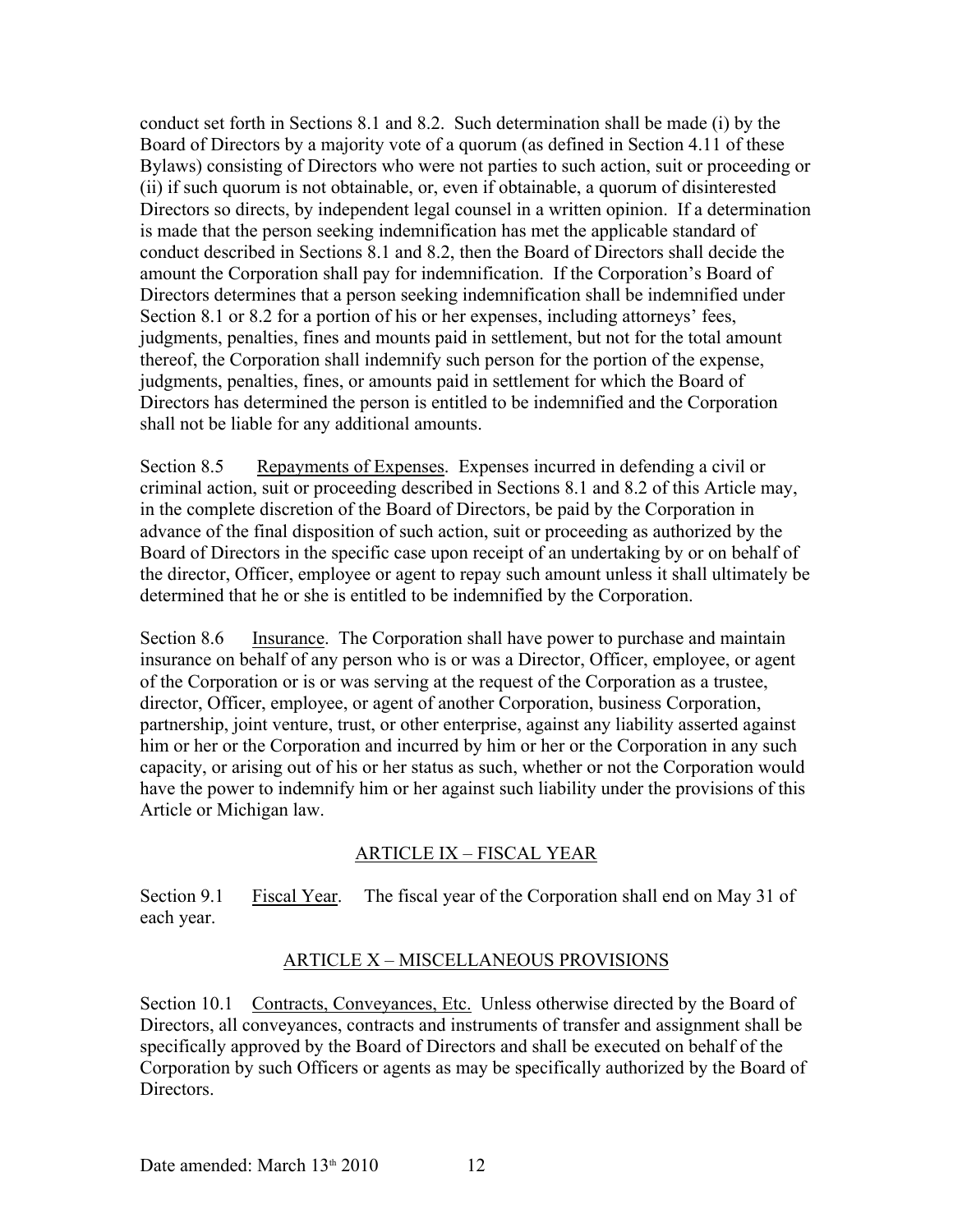Section 10.2 Execution of Instruments. Unless otherwise designated by the Board of Directors, all Corporation instruments and documents including, but not limited to, checks, drafts, bills of exchange, acceptances, notes or other obligations or orders for the payment of money shall be signed by such Officers of the Corporation as from time to time are designated by resolution of the Board of Directors. The Board of Directors may also require that checks or drafts by signed by two (2) or more persons.

Section 10.3 Borrowing. No loans and no renewals of any loans shall be contracted on behalf of the Corporation except as authorized by the Board of Directors of the Corporation. When authorized to do so, any Officer or agent of the Corporation may effect loans and advances for the Corporation from any bank, trust company or other institution or from any firm, Corporation or individual, and for such loans and advances may make, execute and deliver promissory notes or other evidences of indebtedness and liabilities of the Corporation. When authorized to do so, any Officer or agent of the Corporation may pledge, hypothecate or transfer, as security for the payment of any and all loans, advances, indebtedness and liabilities of the Corporation any and all stocks, securities and other personal property at any time held by the Corporation and to that end may endorse, assign and deliver the same. The authority contained in this Section 10.3 shall be express and confined to specific instances.

Section 10.4 Deposits. All funds of the Corporation not otherwise employed shall be deposited from time to time to the credit of the Corporation in such banks, trust companies or other depositories as the Board of Directors may select. For the purpose of deposit and for the purpose of collection for the account of the Corporation, checks, drafts, and other orders for the payment of money which are payable to the order of the Corporation shall be endorsed, assigned and delivered by such person or persons and in such manner as may from time to time be designated by the Board of Directors.

Section 10.5 Compensation of Directors and Employees. The Board or the Executive Committee shall establish the salaries and other compensation of the employees and other agents of this Corporation.

The Directors of the Corporation shall serve as such without salary, but the Board may authorized the payment of reasonable expenses incurred by Directors in performance of their Board duties (or per diem) and reasonable compensation for special services rendered by any Director and reimbursement for expenses incurred on behalf of the Corporation. Except as provided in this section, no officer or Director shall receive any compensation directly or indirectly from the Corporation.

Section 10.6 Contracts with Officers and Directors. No officer or Director shall be interested, directly or indirectly, in any contract relating to the operations conducted by the Corporation, or in any contract for furnishing services or supplies to it, unless such contract is authorized by a majority of the Board of Directors in a meeting at which the presence of the interested Director is not necessary for its authorization, and the fact and nature of the interest is fully disclosed or known to the Directors voting on the